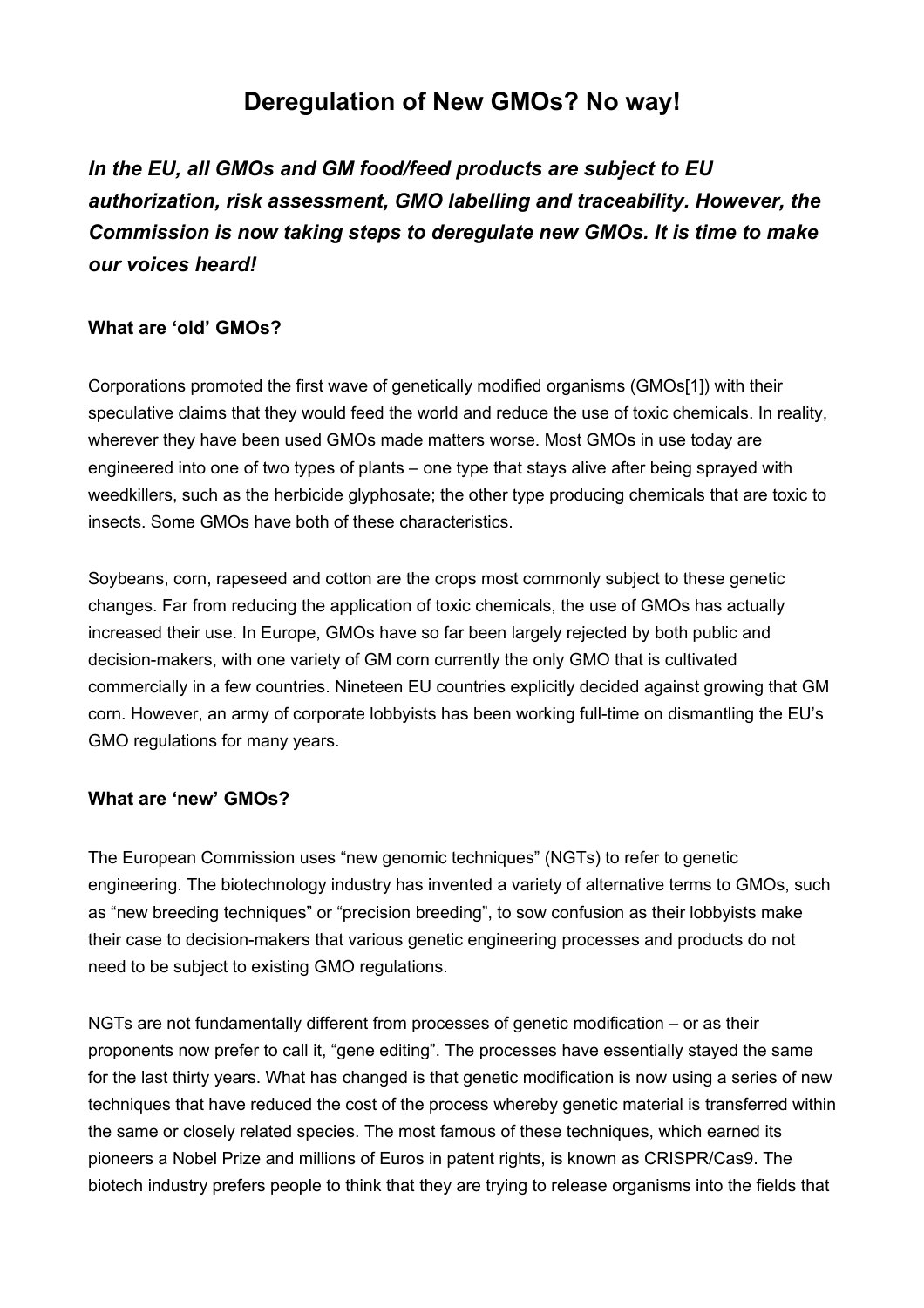are simply new breeds, rather than merely new types of the same old GMOs.

Massed ranks of corporate-funded lobbyists are now attempting to influence EU policy-makers by claiming that new GMOs will help humanity adapt to climate change and fix "broken" food systems. Yet already the "new" GM plants that global corporations have in the pipeline are engineered to be tolerant to the herbicides on which the same corporations have a monopoly. Their cultivation would necessarily increase the presence of pesticide residues in the soil and water, as well as in our food.

## **Organisms with engineered gene drives**

Also enabled by new genetic engineering techniques such as CRISPR/Cas9 are so-called "gene drives". This type of genetic engineering enables humans to spread selected new genes throughout wild populations forcing the inheritance of newly introduced genes to all offspring of a particular species. One of its possible goals can be to make the offspring infertile or reduce the survival chances of the affected species. Therefore, in the future gene drives may serve as new means to control or decimate so-called pests in agriculture.

This technology - once released - is uncontrollable and carries high risks for ecosystems, food webs and food security: in the most extreme case, a gene drive organism could spread at an exponential rate, would replace the entire wild population with genetically modified organisms or drive an entire species into extinction. There is a significant risk that "extinction genes" forced by gene drives could pass into closely related species and thus wipe out entire groups of species with keystone functions in an ecosystem, such as pollination. More than 200 global food movement leaders and organizations representing hundreds of millions of farmers and food workers have set out their opposition to gene drive organisms in a letter demanding a moratorium on their release.

#### **Language traps**

While new GMO proponents attempt to popularise terms like "genetic scissors", which imply that the new genetic engineering techniques are more precise than those used with old GMOs, the reality is that both CRISPR and other new techniques are far from precise, as they generate a range of "off-target" effects on other parts of the genome to those that are being targeted, with asyet-unknown risks to the health of the engineered organisms and to those, including humans, who might consume them.

New GMOs are also being used as part of what their proponents call "nature-based solutions", along with the claim that the use of this biotechnology is as natural as traditional plant breeding. Using this analogy is like saying that the proliferation of nuclear weapons is natural because human civilization has used fires.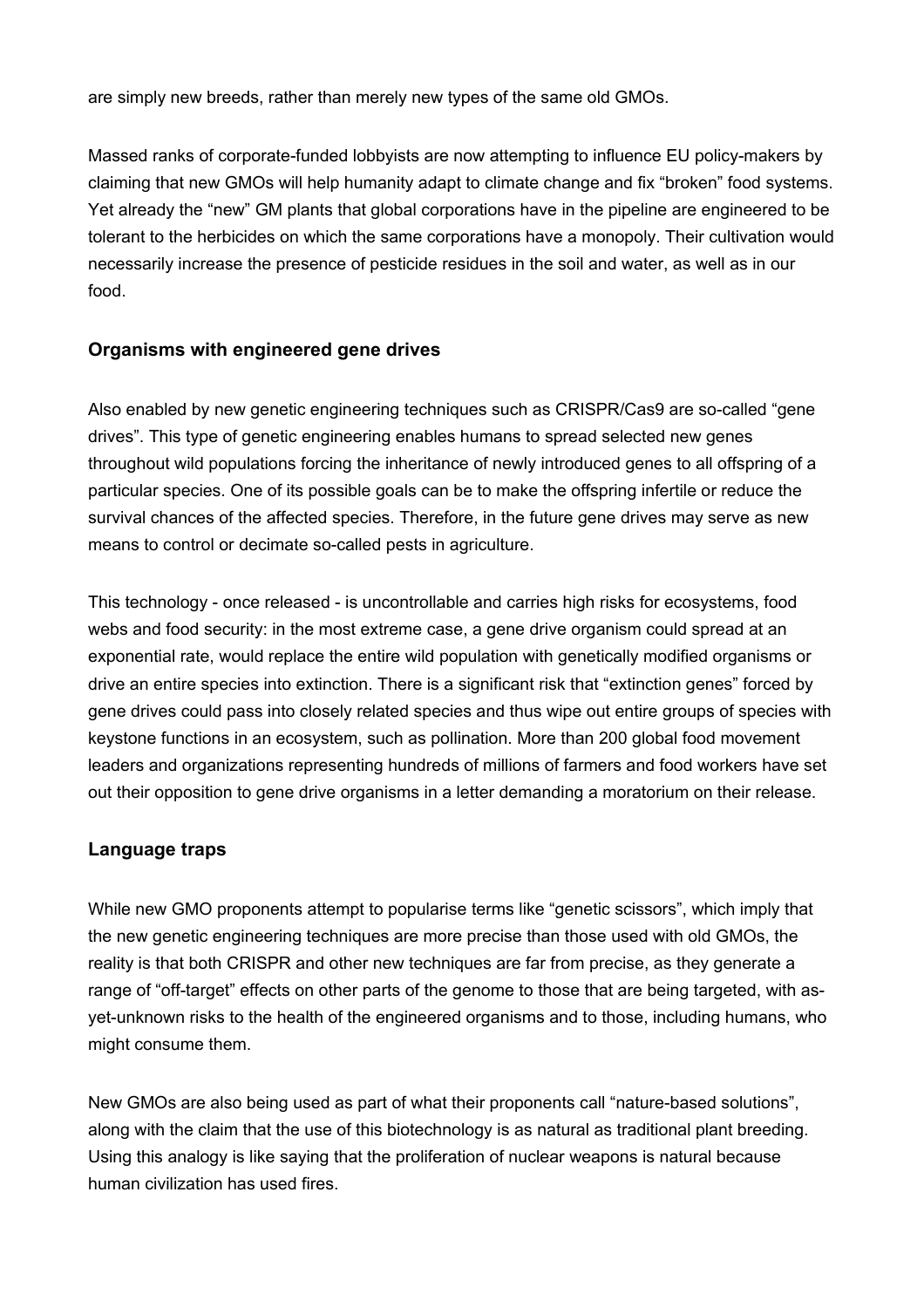## **New GMO risks**

Ten risks posed by new GMOs:

- 1. tied to use of toxic chemicals affecting human, animal and environmental health
- 2. further intensifying monoculture and industrial agriculture
- 3. threatening the sovereignty of farmers and fisherfolk
- 4. unknown risks from unintended "off-target" effects of genetic engineering techniques such as CRISPR/Cas9
- 5. threats to biodiversity
- 6. threats to food security
- 7. monopolisation and concentration of seed market
- 8. threatening traditional seed varieties and the cultural heritage of local communities
- 9. uncontrolled spread of engineered traits to agroecological and other GMO-free ecosystems
- 10. gene drive organisms could wipe out whole species and potentially wipe out entire groups of species with keystone functions in an ecosystem, such as pollination.

## **New GMOs should be subject to the EU GMO laws**

All new GM technology risks taking us further from a future based on a fairer more sustainable food system (food sovereignty) and further from addressing climate change in a way that is fair (climate justice). As with the GMOs that are already in existence, their promotion – largely by Western corporations – is linked to a new wave of colonisation of food systems in the Global South, which is undermining the ecologically-appropriate farming systems and expert knowledge of smallholder farmers and fisherfolk.

To protect our food systems, collective heritage and biodiversity, both in the EU and globally, we must prevent any regulations that allow the release of varieties derived from genetic engineering, including at EU level. If new GMOs are commercialised, transparency, traceability and labelling will be crucial to allow producers and consumers to continue to choose GM-free products. All new GMOs should be subject to the current EU GMO laws which require rigorous risk assessment, detectability and labelling.

# **Further reading**

<https://www.testbiotech.org/en/news/eu-commission-spreading-misinformation> <https://www.eurovia.org/wp-content/uploads/2017/09/2017-09-EN-ECVC-STOP-new-GMOs.pdf> <https://friendsoftheearth.eu/publication/regulate-new-gmos/>